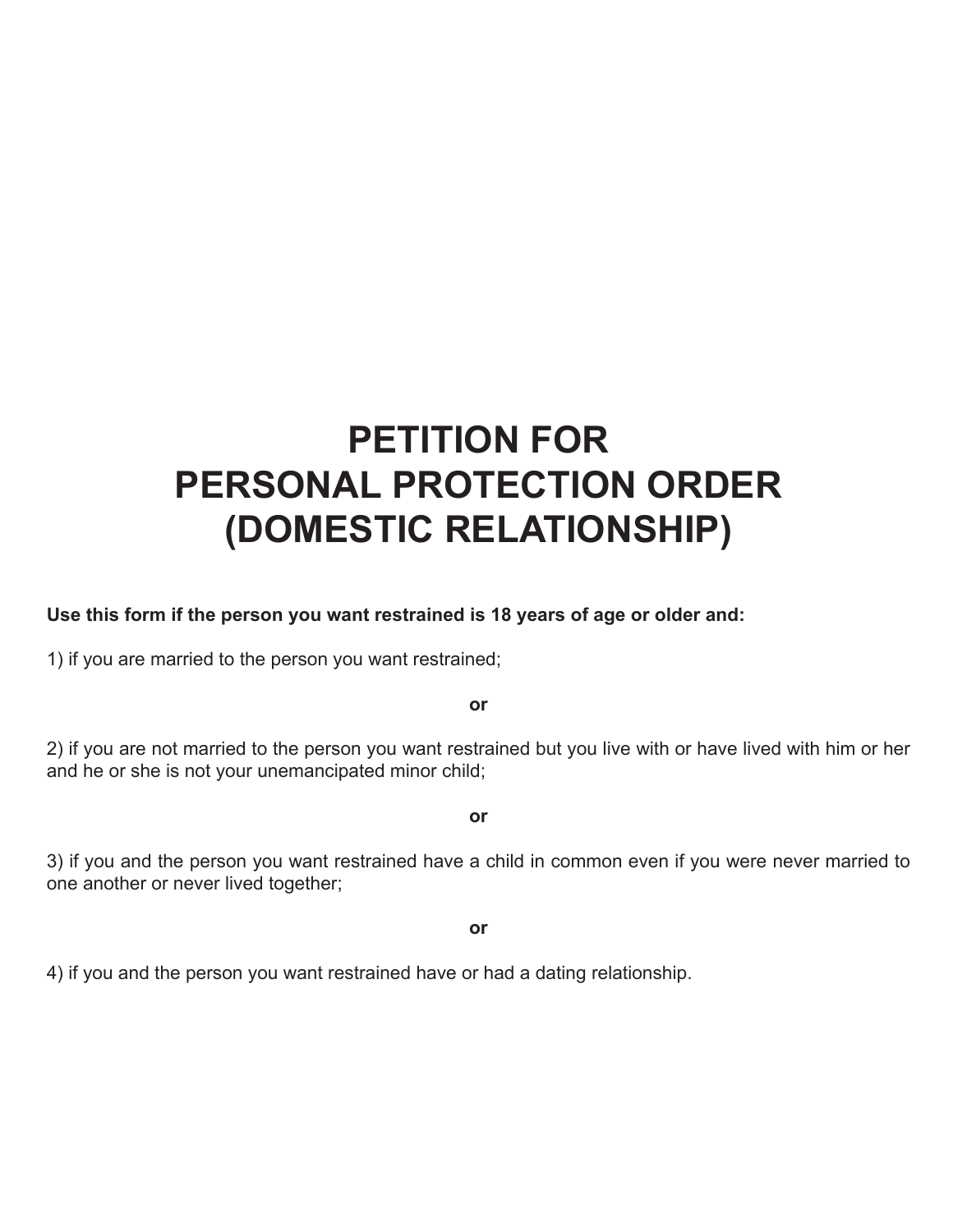#### **INSTRUCTIONS FOR COMPLETING "PETITION FOR PERSONAL PROTECTION ORDER"**

### **Please print neatly.**

By filling in this form, you are asking for a personal protection order that tells the respondent not to do certain things you don't want him or her to do. **If you are in immediate danger,** you should ask the judge for an "ex parte" order, which can be issued without waiting for a hearing.

Items A through I must be completed before your petition can be filed with the court. Please read the instructions for each item. Then fill in the correct information for that item on the form.

- **A** Write **your** name, address, and telephone number in the "Petitioner" box. If you are under 18 years of age, write in your age. Write the name, address, telephone number, and date of birth or age of the person you want restrained in the "Respondent" box. **If you want your address and telephone number to be kept from the other party, do not write your address here. Put in the address of a relative or friend or a post office box where the court can contact you.**
- **B** Check the boxes that best describe your relationship with the respondent.
- $\hat{C}$  Check the box if the respondent is required to carry a firearm while at work. If you aren't sure, check the box "unknown."
- **D** Check whether there is a pending case between you and the respondent. Examples of a case are: divorce, separate maintenance, support, paternity, child support, other personal protection actions, etc. If there is a pending case, fill in the case number, the name of the court, the county, and the state or province where the action was filed, and the name of the judge.

Check whether there are any court orders or judgments between you and the respondent. Examples of orders are divorce judgments, parenting time (visitation) orders, custody orders, other personal protection orders, etc. If there are other court orders or judgments, fill in the case number, the name of the court, the county, and the state or province where the order or judgment was entered, and the name of the judge that signed the order.

- **E Explain in** as much **detail** as possible why you are asking for a personal protection order. Describe what has happened or what has been threatened so the judge has enough facts to decide if a personal protection order should be signed. Include dates and places. Write on a separate sheet of paper and attach it to this form.
- **F Check only those boxes** you need because you must be able to convince the judge you need all the protection you are requesting. On the lines after each item you check, fill in the requested information such as names, addresses, or specific types of activity you do not want allowed. Check item "5.b" only if you want to keep the other party from entering onto property other than your home (for example, school, work, etc.). Check item "5.e" only if there have been two or more acts of harassment. If you want the court to order that any records that exist which contain information about yourself or your minor children be kept confidential, state that in box "5.l." Examples of such records are school reports that the respondent would normally have access to.
- **G** An "ex parte order" means you do not have to let the respondent know in advance that you are asking the court for an order and you do not have to wait for a court hearing to get the order. Check the box for an "ex parte order" if you believe the other party might hurt you or threaten you if he or she found out you were getting a personal protection order.

If you do not need to check the "ex parte" box, you must have a court hearing.

- **H** If you are under 18 years old, you may need an adult (called a "next friend") to petition for you. Check this box if you have a next friend helping you file this form, and have the next friend sign the petition.
- **I** Write in today's date and sign the form. Hand the form to the court clerk. The clerk will fill in the rest of the information and will give you your copies.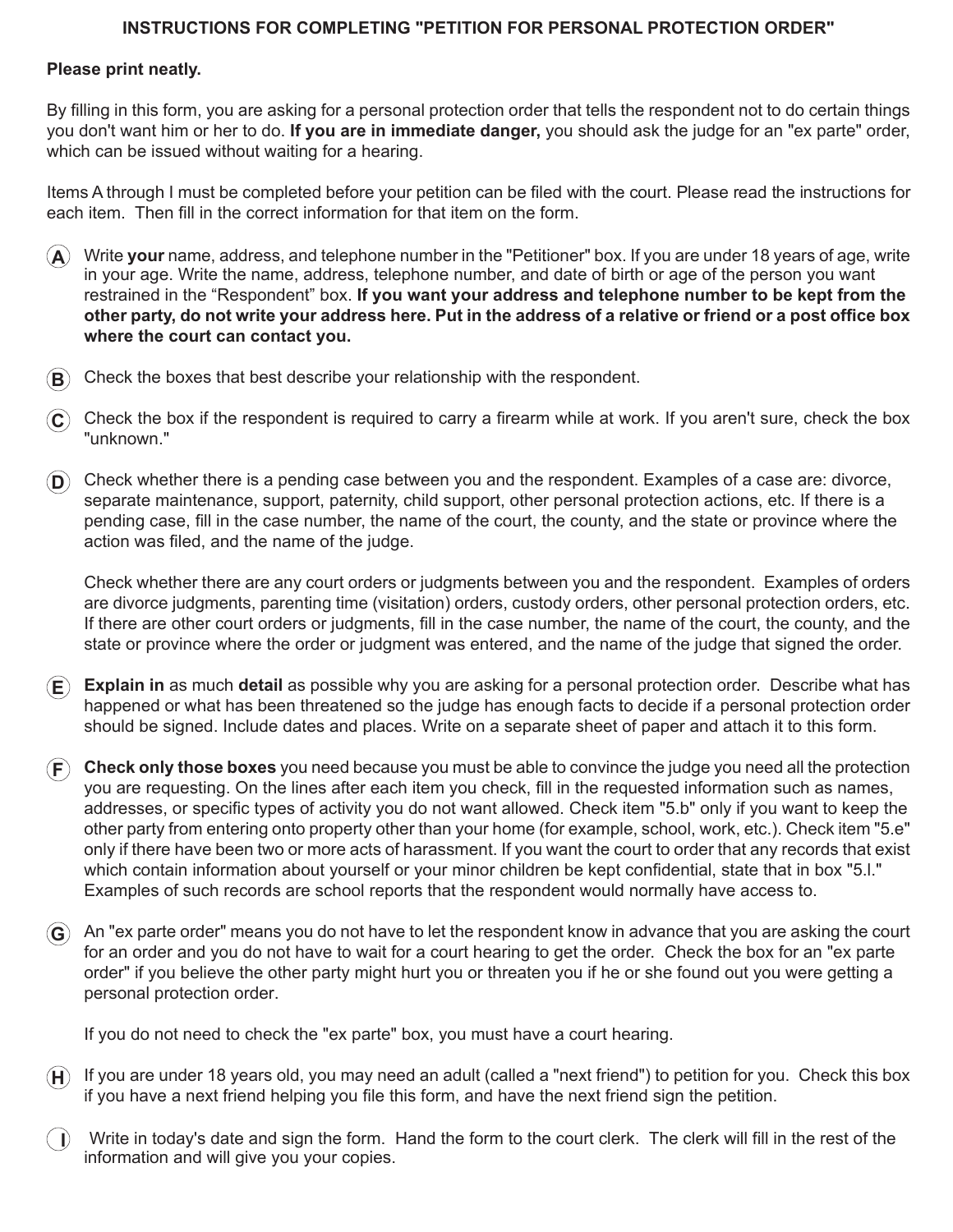| Original - Court<br>1st copy - Judge<br>2nd copy - Respondent                                                                                                                                                                                                                                                                                                                                                                                                                                                                                                                                                                                                                                                                     |                                                                                                                                                                                                                                                                                                                                                                                                                                                                                                                                                                                                                                                                                                                                                                                                                                                                                                                                                                                                                                                                                                                                                                                                                                                                                                                                                                                                                                                                          |                                                                                                                                                                                                                                              | 3rd copy - Petitioner<br>4th copy - Return |  |
|-----------------------------------------------------------------------------------------------------------------------------------------------------------------------------------------------------------------------------------------------------------------------------------------------------------------------------------------------------------------------------------------------------------------------------------------------------------------------------------------------------------------------------------------------------------------------------------------------------------------------------------------------------------------------------------------------------------------------------------|--------------------------------------------------------------------------------------------------------------------------------------------------------------------------------------------------------------------------------------------------------------------------------------------------------------------------------------------------------------------------------------------------------------------------------------------------------------------------------------------------------------------------------------------------------------------------------------------------------------------------------------------------------------------------------------------------------------------------------------------------------------------------------------------------------------------------------------------------------------------------------------------------------------------------------------------------------------------------------------------------------------------------------------------------------------------------------------------------------------------------------------------------------------------------------------------------------------------------------------------------------------------------------------------------------------------------------------------------------------------------------------------------------------------------------------------------------------------------|----------------------------------------------------------------------------------------------------------------------------------------------------------------------------------------------------------------------------------------------|--------------------------------------------|--|
| <b>LITTLE RIVER BAND OF</b><br><b>OTTAWA INDIANS</b><br><b>TRIBAL COURT</b>                                                                                                                                                                                                                                                                                                                                                                                                                                                                                                                                                                                                                                                       | <b>PETITION FOR</b><br>PERSONAL PROTECTION ORDER<br>(DOMESTIC RELATIONSHIP)                                                                                                                                                                                                                                                                                                                                                                                                                                                                                                                                                                                                                                                                                                                                                                                                                                                                                                                                                                                                                                                                                                                                                                                                                                                                                                                                                                                              | <b>CASE NO.</b>                                                                                                                                                                                                                              |                                            |  |
| <b>Court address</b>                                                                                                                                                                                                                                                                                                                                                                                                                                                                                                                                                                                                                                                                                                              |                                                                                                                                                                                                                                                                                                                                                                                                                                                                                                                                                                                                                                                                                                                                                                                                                                                                                                                                                                                                                                                                                                                                                                                                                                                                                                                                                                                                                                                                          |                                                                                                                                                                                                                                              | Court telephone no.                        |  |
| $\left( \mathbf{A}\right)$<br>Petitioner's name<br>Address and telephone no. where court can reach petitioner                                                                                                                                                                                                                                                                                                                                                                                                                                                                                                                                                                                                                     | Age<br>$\mathsf{v}$                                                                                                                                                                                                                                                                                                                                                                                                                                                                                                                                                                                                                                                                                                                                                                                                                                                                                                                                                                                                                                                                                                                                                                                                                                                                                                                                                                                                                                                      | Respondent's name, address, and telephone no.                                                                                                                                                                                                | DOB or age                                 |  |
| $\circledR$ )1. The petitioner and respondent $\Box$ are married to each other. $\Box$ were married to each other. $\Box$ have a child in common.<br>have or had a dating relationship.<br>$\odot$ <sub>2.</sub><br>$(D)$ 3. a. There<br>are<br>are not<br>Case number<br>b. There<br>are not<br>are                                                                                                                                                                                                                                                                                                                                                                                                                              | $\exists$ The respondent is required to carry a firearm in the course of his/her employment.<br>Name of court, county, and state or province                                                                                                                                                                                                                                                                                                                                                                                                                                                                                                                                                                                                                                                                                                                                                                                                                                                                                                                                                                                                                                                                                                                                                                                                                                                                                                                             | $\Box$ reside or resided in the same household.<br>$\Box$ Unknown.<br>other pending actions in this or any other court regarding the parties.<br>Name of judge<br>orders/judgments entered by this or any other court regarding the parties. |                                            |  |
| Case number                                                                                                                                                                                                                                                                                                                                                                                                                                                                                                                                                                                                                                                                                                                       | Name of court, county, and state or province                                                                                                                                                                                                                                                                                                                                                                                                                                                                                                                                                                                                                                                                                                                                                                                                                                                                                                                                                                                                                                                                                                                                                                                                                                                                                                                                                                                                                             | Name of judge                                                                                                                                                                                                                                |                                            |  |
| $\mathbf{F}$ 5. I ask the court to grant a personal protection order prohibiting the respondent from:<br>b. entering onto the property at<br>c. assaulting, attacking, beating, molesting, or wounding $\frac{1}{\text{Name(s)}}$<br>following me or appearing within my sight.<br>$\Box$ sending mail or other communications to me.<br>$\perp$ f. interfering with efforts to remove my children/personal property from premises solely owned/leased by the respondent.<br>g. threatening to kill or physically injure _<br>educational relationship or environment.<br>$\Box$ i. having access to information in records concerning a minor child of mine and the respondent that will reveal my<br>Шi.<br>ownership interest. | a. entering onto the property where I live. I state that either I have a property interest in the premises, I am married to<br>the respondent, or the respondent has no property interest in the premises.<br>Address<br>d. removing the minor children from the petitioner who has legal custody, except as allowed by a custody or parenting<br>time order as long as removal of the chidlren does not violate other conditions of the personal protection order.<br>e. stalking as defined under Ordinance #11-400-03 which includes but is not limited to:<br>approaching or confronting me in a public place or on private property.<br>entering onto or remaining on property owned, leased, or occupied by me.<br>placing an object on or delivering an object to property owned, leased, or occupied by me.<br>h. interfering with me at my place of employment or education or engaging in conduct that impairs my employment or<br>address, telephone number, or employment address or that will reveal the child's address or telephone number.<br>intentionally causing me mental distress or exerting control over me by:<br>$\Box$ injuring, killing, torturing, or neglecting, or threatening to injure, kill, torture, or neglect any animal in which I have an<br>$\Box$ removing any animal from my possession in which I have an ownership interest.<br>$\Box$ retaining or obtaining possession of any animal in which I have an ownership interest. | appearing at my workplace or residence<br>$\Box$ contacting me by telephone.                                                                                                                                                                 |                                            |  |
| k. purchasing or possessing a firearm.<br>$\Box$ I. $\,$ other: $\_\_$<br>$\hat{G}$ 6. I make this petition under the authority of DV Ord. 04-400-05 and ask the court to grant a personal protection order.                                                                                                                                                                                                                                                                                                                                                                                                                                                                                                                      |                                                                                                                                                                                                                                                                                                                                                                                                                                                                                                                                                                                                                                                                                                                                                                                                                                                                                                                                                                                                                                                                                                                                                                                                                                                                                                                                                                                                                                                                          |                                                                                                                                                                                                                                              |                                            |  |
| $\Box$ I request an ex parte order because immediate and irreparable injury, loss, or damage will occur between now and a<br>$\textcircled{\textsc{H}}$ 7. I have a next friend petitioning for me. I certify that the next friend is not disqualified by statute and is an adult.                                                                                                                                                                                                                                                                                                                                                                                                                                                | hearing or because notice itself will cause irreparable injury, loss, or damage before the order can be entered.                                                                                                                                                                                                                                                                                                                                                                                                                                                                                                                                                                                                                                                                                                                                                                                                                                                                                                                                                                                                                                                                                                                                                                                                                                                                                                                                                         |                                                                                                                                                                                                                                              |                                            |  |
| $\left( \mathbf{I}\right)$<br>Date                                                                                                                                                                                                                                                                                                                                                                                                                                                                                                                                                                                                                                                                                                | $\sqrt{s}$                                                                                                                                                                                                                                                                                                                                                                                                                                                                                                                                                                                                                                                                                                                                                                                                                                                                                                                                                                                                                                                                                                                                                                                                                                                                                                                                                                                                                                                               | Petitioner's/Next friend's signature                                                                                                                                                                                                         |                                            |  |